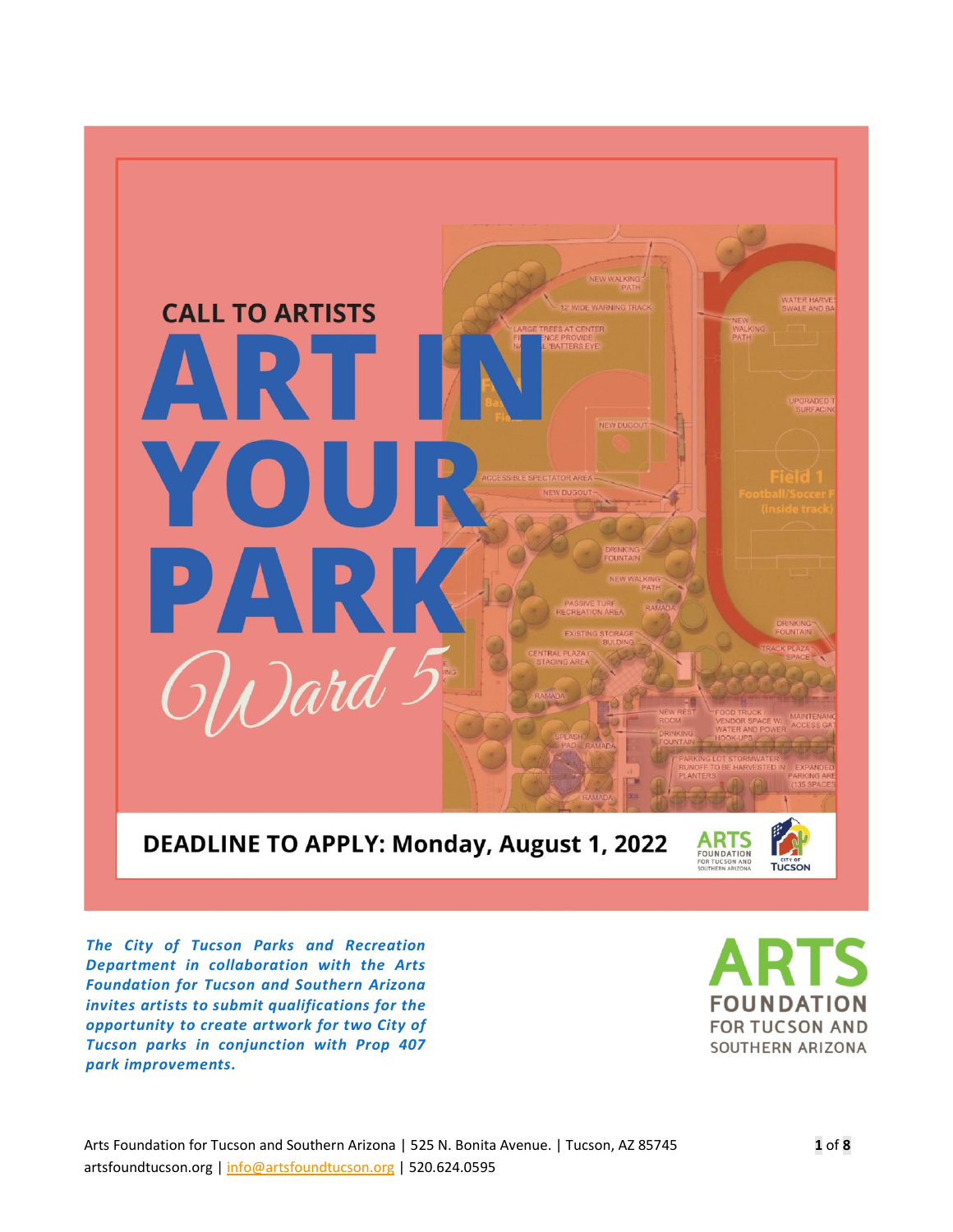

# PUBLIC ART CALL TO ARTISTS GUIDELINES

| Project Name                                       | Art In Your Park: Ward 5                                                                                                                                                                                                                                                                              |
|----------------------------------------------------|-------------------------------------------------------------------------------------------------------------------------------------------------------------------------------------------------------------------------------------------------------------------------------------------------------|
| Opportunity                                        | <b>Public Artist or Artist Team</b>                                                                                                                                                                                                                                                                   |
| <b>Funding Department</b>                          | City of Tucson Parks and Recreation Department                                                                                                                                                                                                                                                        |
| Ward                                               | Ward 5                                                                                                                                                                                                                                                                                                |
| Artwork Budget                                     | \$72,602                                                                                                                                                                                                                                                                                              |
| <b>Artist Timeline</b>                             | Summer 2022 - Winter 2024, subject to change                                                                                                                                                                                                                                                          |
| <b>Construction Locations</b>                      | CSM Martin R. "Gunny" Barreras Memorial Park & Santa Rita Park                                                                                                                                                                                                                                        |
| Artwork Opportunity                                | The City of Tucson Parks and Recreation Department in collaboration with<br>the Arts Foundation for Tucson and Southern Arizona invites artists to<br>submit qualifications for the opportunity to create artwork for two (2)<br>City of Tucson parks in conjunction with Prop 407 park improvements. |
| <b>Supplementary Resources</b>                     | <b>Tucson Delivers</b>                                                                                                                                                                                                                                                                                |
| City of Tucson Public Art Program                  | https://www.tucsonaz.gov/files/hr/ad/7-01-1.pdf                                                                                                                                                                                                                                                       |
| City of Tucson<br><b>Administrative Directives</b> | https://www.tucsonaz.gov/hr/administrative-directives (7.01-1 - 7.01-7)                                                                                                                                                                                                                               |
| <b>Online Application</b>                          | https//artsfoundtucson.submittable.com/submit                                                                                                                                                                                                                                                         |
| Deadline to Apply                                  | Monday, August 1, 2022 by 11:59pm Arizona Time                                                                                                                                                                                                                                                        |

# CALL TO ARTISTS / ARTIST TEAMS

The City of Tucson is seeking Artists and Artist teams to create public art in connection with Prop 407 park improvements for Tucson parks. The scope of work involves creating artwork in two City of Tucson parks, CSM [Martin R. "Gunny" Barreras Memorial Park](https://tucsondelivers.tucsonaz.gov/pages/gunnypark) and [Santa Rita Park.](https://tucsondelivers.tucsonaz.gov/pages/santarita) The selected Artist(s) will be responsible for designing and fabricating artwork under the guidance of the Public Art Project Panel assembled for this project. The selected Artists(s) will be required to provide professional construction design plans to the City of Tucson for approval prior to fabrication. The artwork should reflect the culture and aesthetics of the community to promote distinctive neighborhood identities. Representatives of each community will be involved in the design process.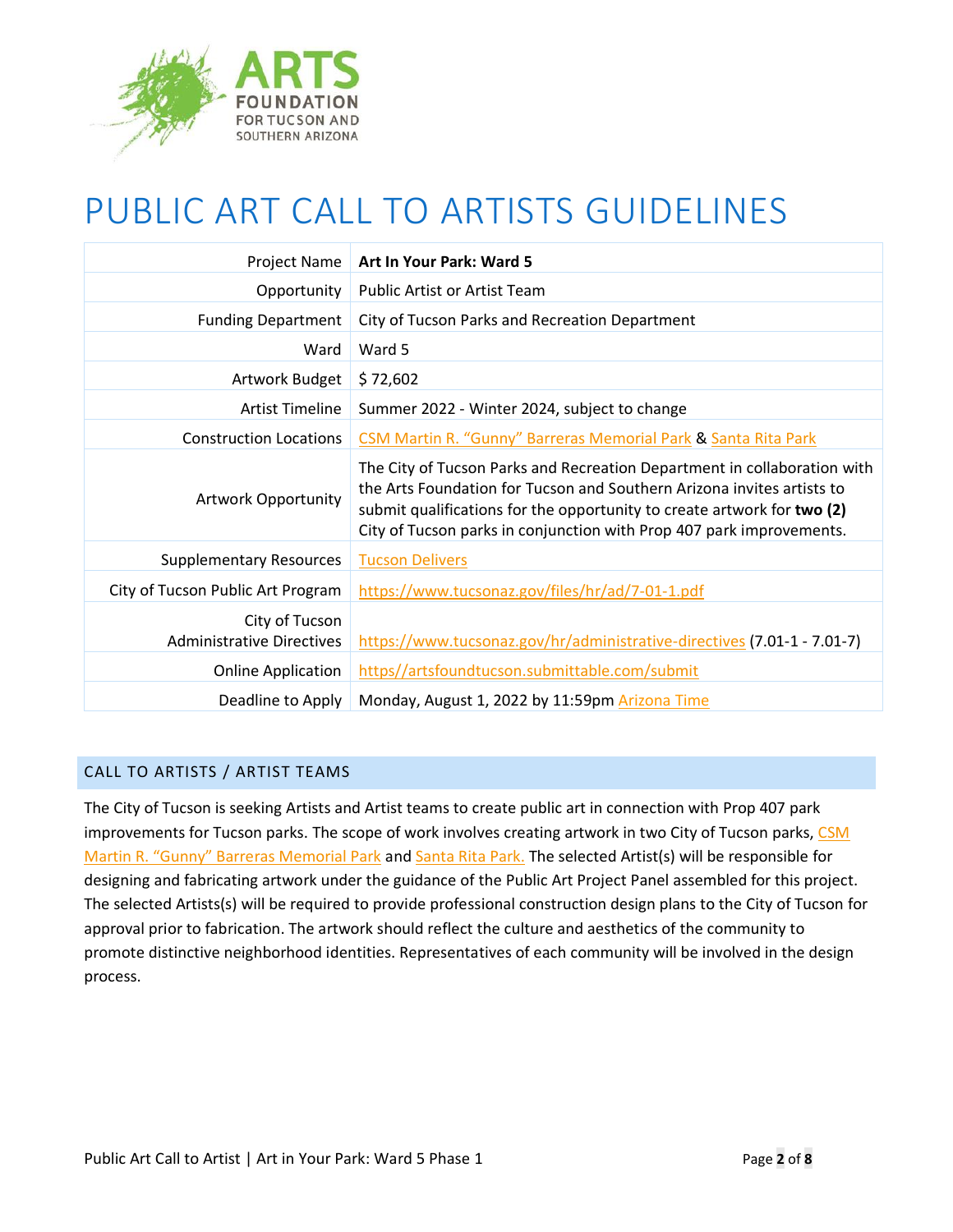

## ARTS FOUNDATION MISSION AND VISION

*The mission of the Arts Foundation is to advance artistic expression, civic participation, and equitable economic growth of our diverse community by supporting, promoting, and advocating for arts and culture in our region. Through forward-thinking accountable leadership, the Arts Foundation for Tucson and Southern Arizona works to affect systemic change that fosters an accessible, diverse, inclusive, and equitable arts community. The role of the Arts Foundation in the City of Tucson Public Art Program is to facilitate the artist selection process and assist selected artists in the design and implementation of public artworks in accordance with the City of Tucson Administrative Directives.*

# CITY OF TUCSON PUBLIC ART PROGRAM GOALS

*"The City of Tucson funds and supports public art in order to create a cityscape that contributes to the image and identity of the City. The City of Tucson's Public Art Program aspires to meet the following goals: promote civic pride through the high quality of Tucson's public art collection; celebrate Southern Arizona's history, culture, and traditions; provide information and support for artists interested in creating public art; involve neighborhoods, users, and the general public in the public art process; and complement and support the City of Tucson's economic development, neighborhood development, and downtown revitalization efforts," (City of Tucson Administrative Directives, 7.01-1 The City of Tucson Public Art Program).*

#### PROJECT INFORMATION

On November 6, 2018, the City of Tucson voters approved Proposition 407, a \$225 million bond package for capital improvements via General Obligation bonds. The bond funds will be dedicated to improving City park amenities (playgrounds, sports fields, pools, splash pads, and recreation center) as well as connections (pedestrian pathways, bicycle pathways, pedestrian and bicycle safety).

This Call to Artists is for artwork that will be integrated into Phase 1 of Prop 407 park improvements for each of the following City of Tucson parks: [CSM Martin R. "Gunny" Barreras Memorial Park](https://tucsondelivers.tucsonaz.gov/pages/gunnypark) & [Santa Rita Park](https://tucsondelivers.tucsonaz.gov/pages/santarita)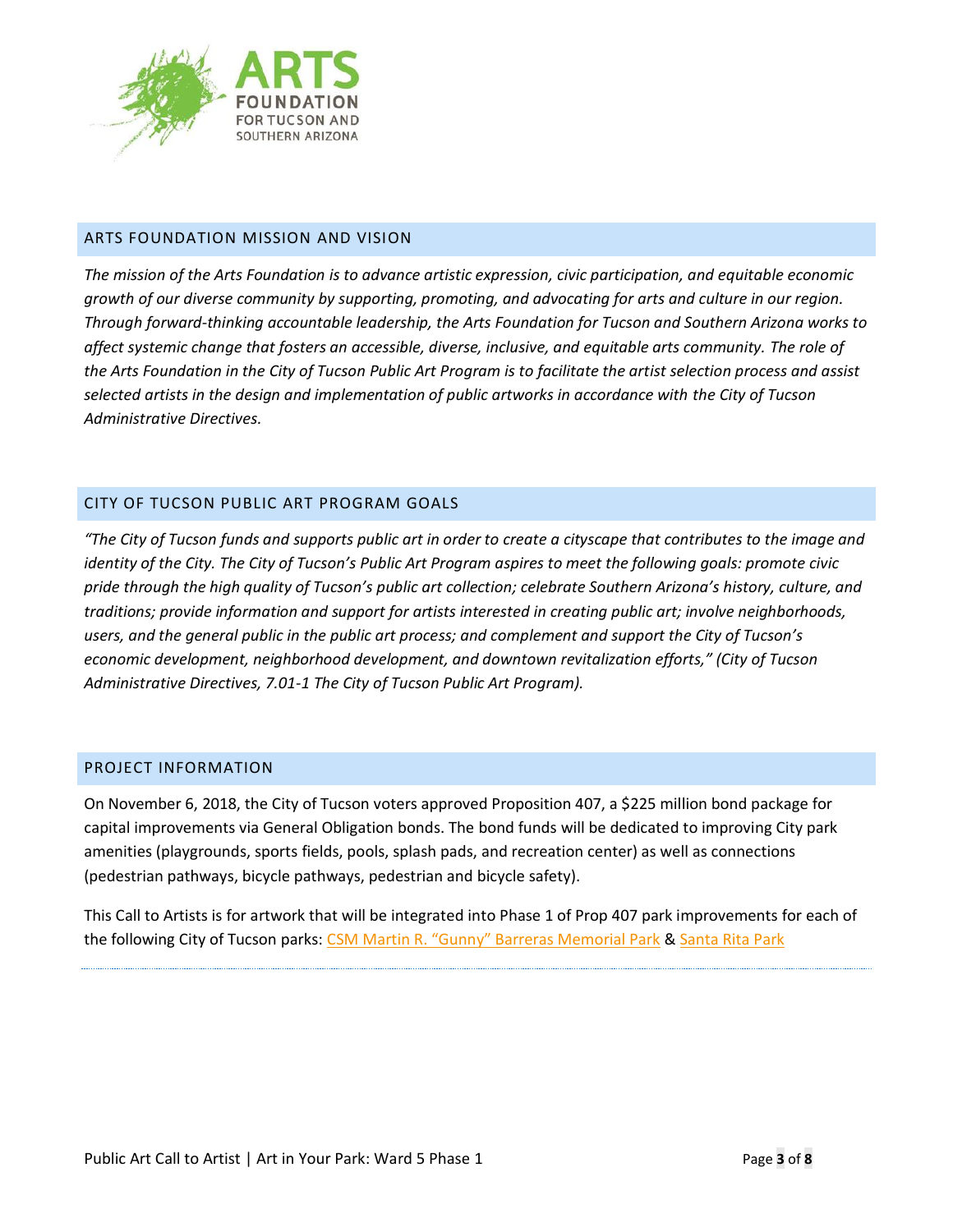

#### CSM MARTIN R. "GUNNY" BARRERAS MEMORIAL PARK



#### SANTA RITA PARK



# ARTWORK BUDGET

The all-inclusive final budget of **\$72,602** for artwork(s) must cover any and all costs related to the design, fabrication and all fees of the artwork(s) in the two parks. This amount is expected to cover the Artist fee and all costs associated with the design and fabrication of the artwork(s) including but not limited to insurance, tax, mileage, research, community engagement, panel meetings, engineering plans, and all fabrication materials and labor expenses. This is the total design budget for both parks. **The Artist will work with the Public Art Project Panel to determine how the funds will be allocated for each park.**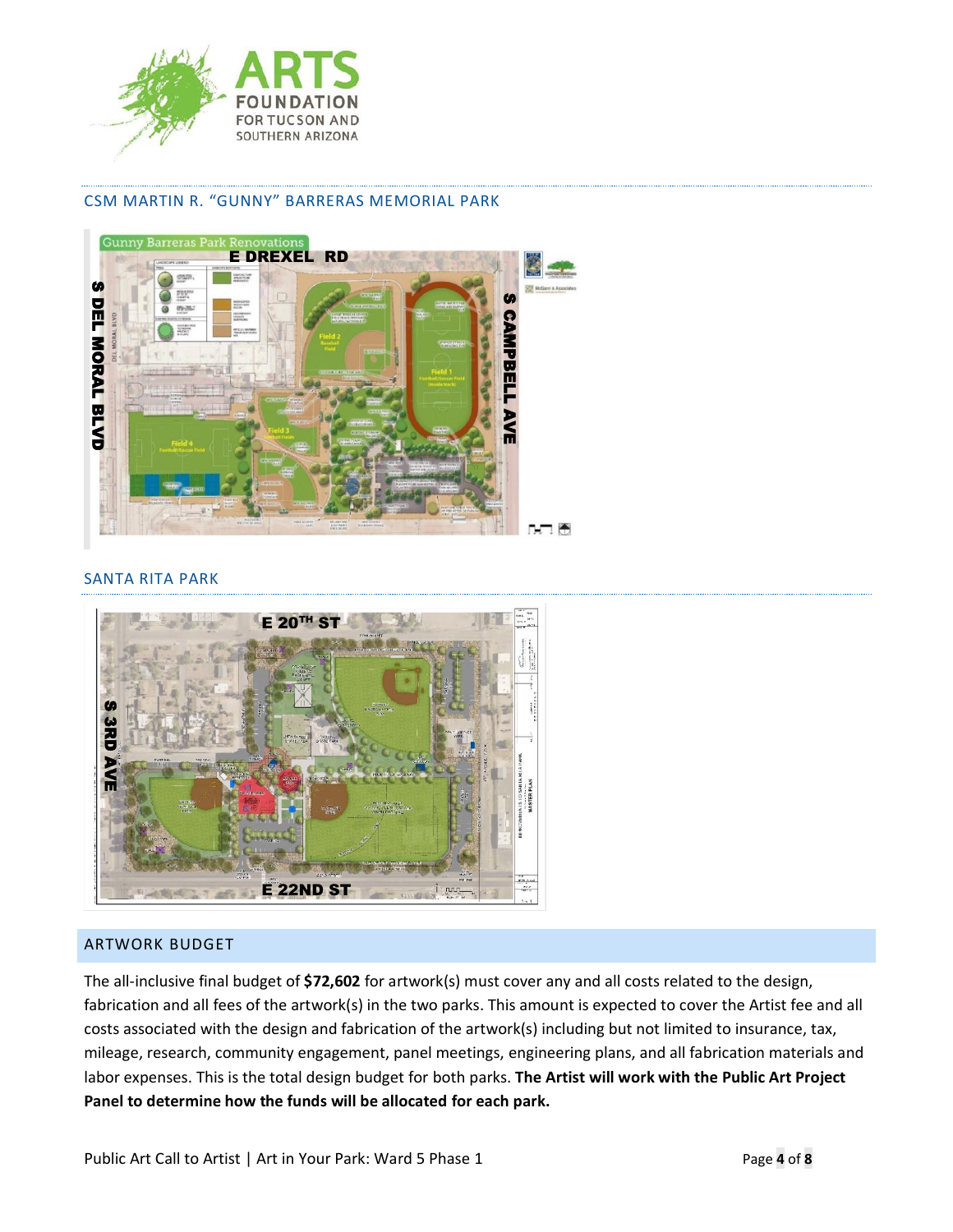

# ELIGIBILITY

The Public Art opportunity is open to professional Artists and Artist Teams worldwide. All interested Artists and Artist Teams are encouraged and invited to apply, including but not be limited to individuals or teams who are engaged full-time or part-time in the production of eligible works of art, teachers of art, and emerging professional artists.

Note: Artist Teams are required to select a team lead as a point of contact for all communications. If selected for the project, team members will need to form an LLC or may designate the team lead as signatory in order to contract with the City. If selecting the team lead as signatory, the City will contract with them directly as the "Vendor/Contractor". Subcontracting and performance of team members is the exclusive responsibility of the Vendor/Contractor. Artists applying as a member of a team are not eligible to also apply as an individual.

## PUBLIC INTERFACE AND EXPECTATIONS

The selected Artist(s) will contract directly with the City of Tucson to produce the artworks. The Artist(s) will work directly with the City of Tucson Parks and Recreation Department Project Manager, the Arts Foundation Public Art Project Manager, and the Public Art Project Panel. Throughout the design phase, the Artist(s) will work closely with the Panel towards approval of a final design. As part of the Public Involvement Process of the Tucson Public Art program, the Artist(s) may be expected to attend one or more public meetings to engage with the neighboring community and to present proposed designs throughout the design process for community input and feedback. The Artist(s) will adhere to protocols outlined in the City of Tucson Administrative Directives throughout the scope of the project.

# SELECTION PROCESS

Artists and artwork will be chosen through a fair, equitable and informed public art selection process involving a broad array of stakeholders and the community at large. The Artist(s) will be selected through an open and competitive process in which any Arts Foundation approved Roster Artist is eligible to enter.

Arts Foundation shall convene a new Public Art Project Panel for this project based on the prescribed composition in the Public Art Selection Policy. The seven-member minimum Panel includes representation from arts professionals, working Artists, the City Department sponsoring the project, involved stakeholders such as neighborhood community members (including recommendations from the Ward office), and the Project Manager.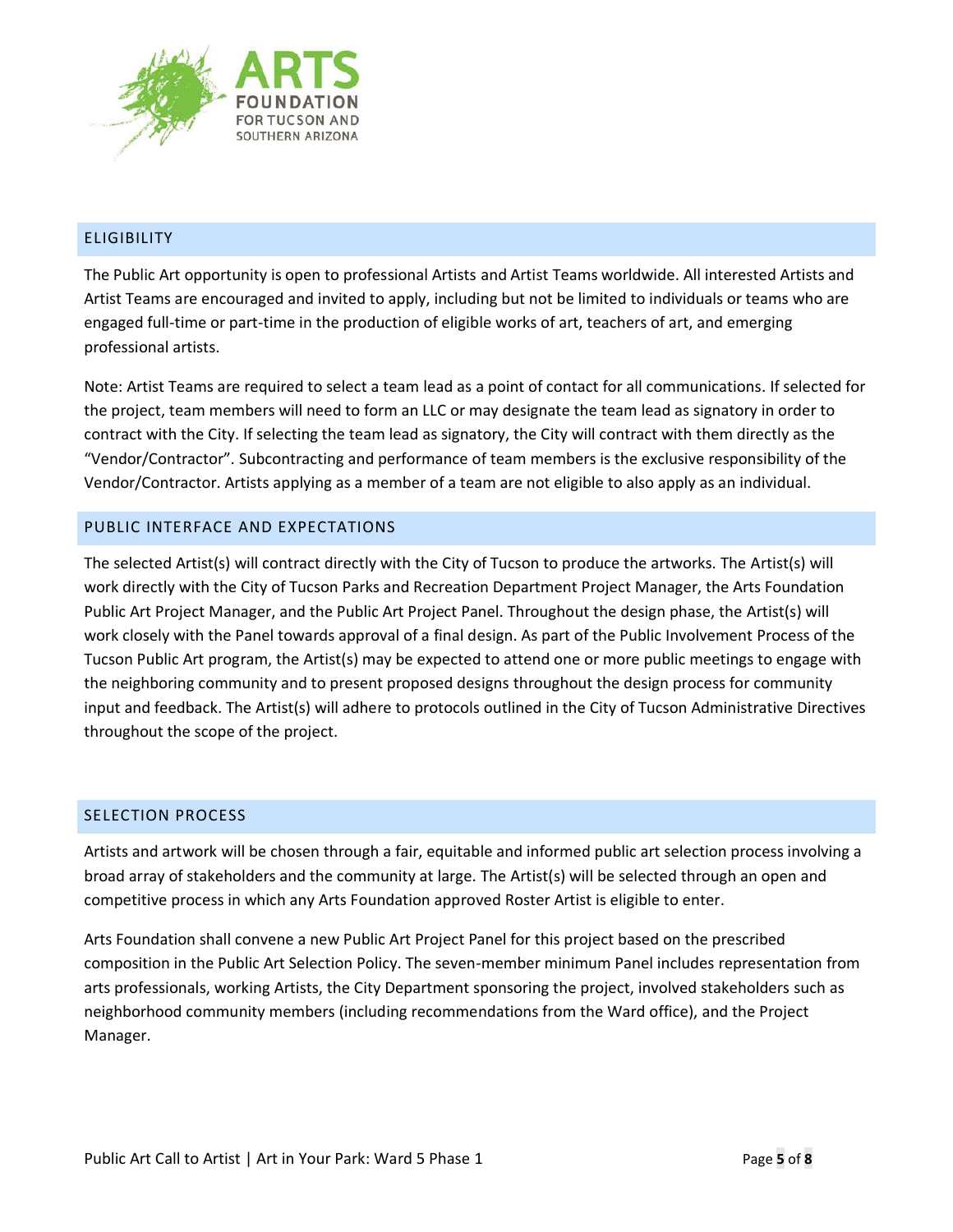

This Call To Artists requires that the Panel shall select Finalists based on prior artwork and written Artist Statements. The Panel will select up to three Finalists from the applicant pool. Exact dates for interviews will be scheduled once the Finalists are determined.

The Finalists may be asked to prepare artwork proposals for presentation to the Panel during a meeting that is open to the public. As part of their proposal, each Finalist shall prepare a breakdown of the budget.

Once the Artist / Artist Team is selected, the Panel will convene as many times as necessary throughout the project and specifically to: 1. Review the completed design. 2. Recommend any changes to the design based on their expertise and the response to community input. 3. Recommend that the Artist proceed to production when satisfied that all design issues have been resolved and that the Public Involvement Plan has been implemented. (City of Tucson Administrative Directives, 7.01-4 Public Art Program Selection Policy).

#### TIME FRAME

| Wednesday, June 8, 2022          | Call to Artist Public Posting                              |
|----------------------------------|------------------------------------------------------------|
| Monday, August 1, 2022           | Deadline to apply (11:59 p.m. Arizona Time)                |
| August 2022 - November 2022      | <b>Panel Deliberations</b>                                 |
| <b>Nov-Dec 2022</b>              | Announcement of Selected Artist                            |
| <b>Spring 2023 - Spring 2024</b> | Artwork Design, Public Meetings, Fabrication, Installation |

Public art project timelines follow the schedule of the larger improvement. Dates are subject to change.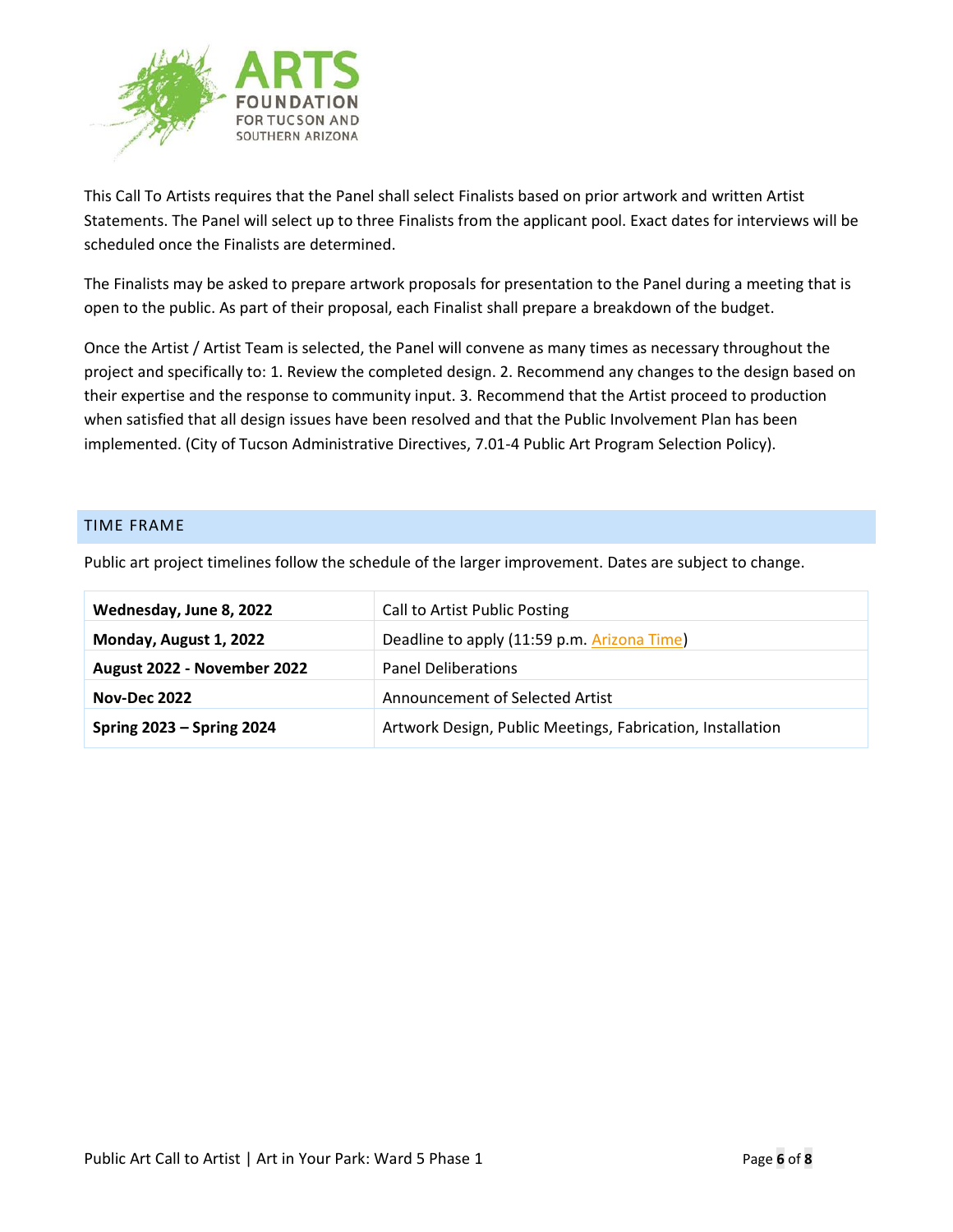

HOW TO APPLY

### Prepare Application

1. Carefully review the Public Art Call to Artists Guidelines and read the linked resources to ensure a clear understanding of the requirements, eligibility, expectations, and scope of the opportunity.

## Submit Application

- 2. Go to the online application form, Submittable: [artsfoundtucson.submittable.com/submit](https://artsfoundtucson.submittable.com/submit)
- 3. Search for **2022 Public Art Call to Artists: Art In Your Park - Ward 5** and select *Submit Application*.
- 4. If you already have an account, *Sign In*. If you don't have account, select *Sign Up* to create one.
- 5. Complete Applicant Contact Information.
- 6. Upload Artist Statement. Select your preferred method for submitting the statement and follow prompts to upload a written document, video, or post a link.
- 7. Upload Résumé. Click "Add File" to upload document.
- 8. Upload Artwork List. Click "Add File" to upload document.
- 9. Upload Artwork Samples. Click "Add Files" to upload images.
- 10. Complete Demographic Data.
- 11. Review your application one last time! Then, select *Submit Application* to submit.

#### **Notifications**

- 12. A confirmation email will be sent to the email address you used to create the Submittable account within 48 hours.
- 13. Finalists may be invited to present to the Panel to interview.
- 14. All applicants will be notified of their award status by the end of December 2022.

Please complete the application entirely and submit by Monday, August 1, at 11:59 pm [Arizona](https://www.timeanddate.com/worldclock/usa/tucson) Time. All application materials must be submitted electronically via Submittable. Technical assistance is available to address accessibility requests. Please contact [wylwyn@artsfoundtucson.org](mailto:wylwyn@artsfoundtucson.org) for more information.